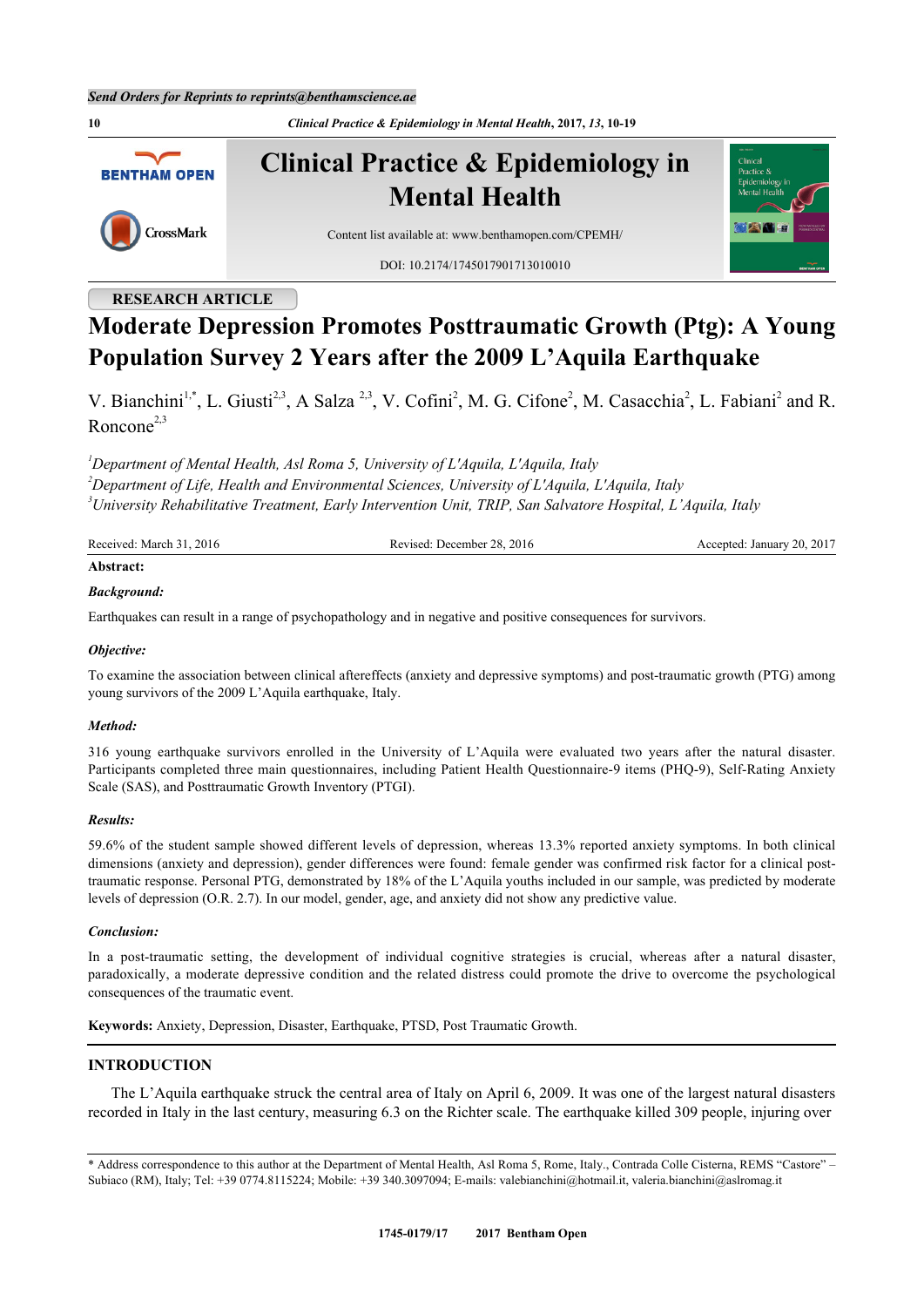1,600 residents. 66,000 inhabitants were displaced. Approximately 44,000 found accommodation in tent camps close to place of residence, and a further 20,000 were housed in hotels on the Abruzzo Adriatic Sea coast. Other people stayed with friends and relatives throughout Italy. Moreover, villages around the L'Aquila area were severely damaged [\[1](#page-7-0)].

Earthquakes are devastating, life-threatening and uncontrollable natural disasters [[2](#page-7-1)]. Survivors of similar disasters experience physical and psychological distress, and several previous studies have shown that post-traumatic stress disorder (PTSD), anxiety, depression, stress, substance use disorder (SUD), and other mental health problems increase after such natural disasters [[3](#page-7-2) - [6](#page-7-3)].

Longitudinal studies have reported that there is a progressive decrease in symptomatology over the course of time [\[7](#page-7-4), [8](#page-7-5)] and many studies have focused on factors that may be predictive for the development of psychological aftermaths [\[2](#page-7-1)]. Being female, having several lifetime stressors and trauma, and adopting negative coping strategies have all been shown to be predictive of psychopathological symptoms [[9](#page-7-6) - [11](#page-7-7)]. In addition, several aspects of earthquake experiences (*i.e.*, direct exposure, injury, close ones' exposure, fear for the safety of close ones, persistent fear of aftershocks, prior exposure to trauma, displacement, dislocation, and house damage) represent also important factors for the development and maintenance of PTSD, anxiety, and depressive symptoms [[12,](#page-7-8) [13\]](#page-7-9).

Post-traumatic stress disorder (PTSD) is usually considered the most prevalent psychopathology in young people directly exposed to a deadly earthquake [[14\]](#page-7-10). Casacchia *et al.* (2012) reported that the 6-month prevalence rate of PTSD among L'Aquila survivors ranged from 12% to 37.5% in different population samples (clinical and not-clinical sample [\[1](#page-7-0)].

Catastrophic earthquakes also have long-term psychological consequences. Giannopoulou *et al.* (2006) reported that the prevalence rate of PTSD one year after the 1999 Athens earthquake was 35.7% among youth [[15\]](#page-7-11). Three years after the 1999 Parnitha earthquake in Greece, Goenjian and colleagues (2011) found that 13.6% of young people still met the criteria for clinical depression, whereas a study three years after the August 1999 earthquake in Turkey reported that the estimated rates of PTSD and comorbid depression were 40% and 18%, respectively[[8,](#page-7-5) [11\]](#page-7-7). A study with young survivors reported 32% PTSD prevalence six years after the Wenchuan earthquake; among college students in the most seriously affected area, the prevalence was 14.1% [[16,](#page-8-0) [2\]](#page-7-1).

In fact, in addition to PTSD prevalence, several studies have reported that adults and young people exposed to traumatic events usually experience comorbid depressive and anxiety symptoms[[17,](#page-8-1) [18\]](#page-8-2). Seven months after the earthquake in Canterbury, New Zealand, approximately 10% of medical students experienced moderate to extreme psychological difficulties (depression =  $12\%$ ; anxiety =  $9\%$ ; stress =  $10\%$ ) [[19\]](#page-8-3).

However, traumatic experiences do not necessarily lead to the development of psychopathological symptoms and signs [[14\]](#page-7-10). As such, in recent years, considerable attention has been paid to individual resilience and coping strategies adopted following trauma; in the last two decades that systematic studies have been undertaken and scales have been developed, creating the term "posttraumatic growth" (or PTG) to describe this new concept [[20\]](#page-8-4).

Post-traumatic growth (PTG) is characterized by subjective, adaptive psychological changes resulting from major lifetime crises or trauma. Increases in appreciation of life, personal resilience, the quality of intimate relationships, and spiritual wellbeing, as well as the resetting of life priorities and openness to new possibilities, are typical of these positive psychological changes. In PTG, positive coping strategies in the aftermath of a traumatic event occurs when an individual's perceptions of the self, others, and the meaning of the event are positively reconstructed.

Several studies of PTG have found positive individual changes in five domains: (1) emergence of new individual opportunities and possibilities; (2) deeper relationships and greater compassion for others; (3) feeling strengthened to meet future life challenges and projects; (4) reordered priorities and fuller appreciation of life; and (5) deepening spirituality [[21\]](#page-8-5). Some authors theorize that PTG is a coping style, while others think of PTG as an outcome of coping with traumatic stress. Several researchers reported that PTG can be both a coping profile and a coping outcome [\[22\]](#page-8-6). Our study with 411 L'Aquila college students reported low positive coping strategies and only 17.3% of the sample demonstrated PTG and positive attitudes after the earthquake traumatic experience, while the majority of sample (43.8%) showed a marked increase in substance use in the post-earthquake period [[23,](#page-8-7) [24\]](#page-8-8).

Instead, Jin and colleagues (2014) one year after the Wenchuan earthquake, China, involved a total of 2,300 individuals in a survey with 2,080 completing the questionnaire with a response rate of 90.4%. The PTSD prevalence estimate in this study was found to be 40.1%, and the prevalence for PTG among the participants was measured at 51.1% [\[25](#page-8-9)].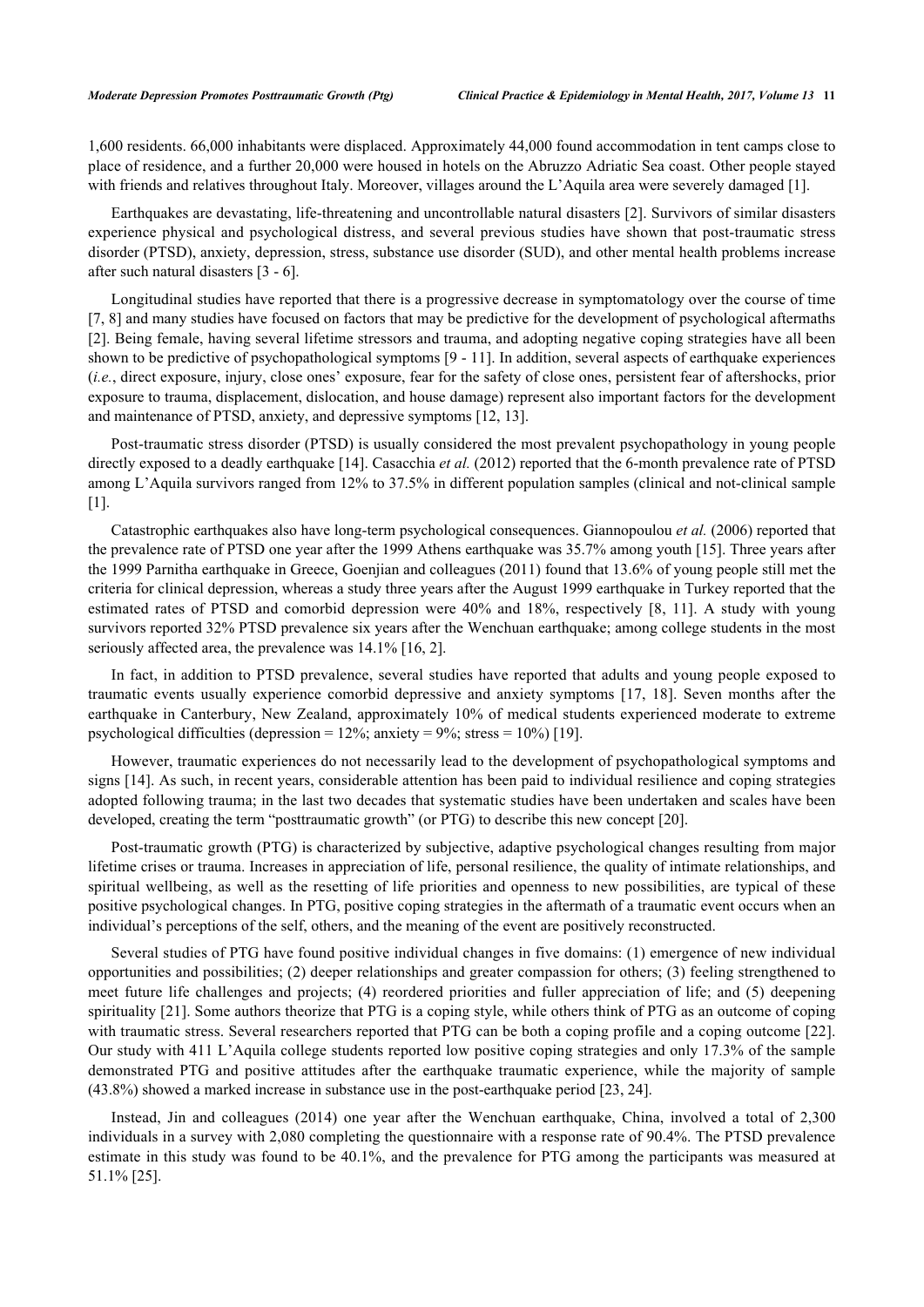#### **12** *Clinical Practice & Epidemiology in Mental Health, 2017, Volume 13 Bianchini et al.*

Several studies have analyzed the relationship between PTG and clinical post-traumatic aftereffects. On one hand, a number of studies have found that growth is related to greater well-being, less distress, and fewer posttraumatic factors [\[26](#page-8-10)], such as increased personal resources following trauma [\[27\]](#page-8-11), greater self-esteem [[28](#page-8-12)], and more positive mood [\[29](#page-8-13)], as well as less anxiety and depression [[27\]](#page-8-11).

On the other hand, some studies have not found any correlation between depression, anxiety, and PTG [\[30\]](#page-8-14). Moreover, there is evidence that greater levels of PTG may also be associated to negative affect, more distress over time, and poorer quality of life [[31\]](#page-8-15). Butler *et al.* (2005) found that PTG reported in the first months after the September 11 terrorist attacks was associated with higher post trauma symptom levels [[32\]](#page-8-16).

In a sample of young survivors following an earthquake experience in China, the authors found that growth is a response to distress experienced. PTSD and PTG can coexist in individuals after a traumatic experience since PTSD can trigger a series of coping styles as the individual struggles with the negative outcomes after a trauma [[33\]](#page-8-17).

Growth and posttraumatic symptoms are not mutually exclusive. In fact, it is natural that they somehow coexist, as they share exposure to a traumatic situation as a common factor. There are indicators of how the long-term outcome of people who develop PTG differ from those who do not.

We aimed to evaluate anxiety and depressive symptomatology among a young sample of university students exposed to the L'Aquila earthquake and correlations between clinical aftereffects and individual coping strategies, specifically positive responses, such as post-traumatic growth (PTG). Our hypothesis was that PTG predicted by levels of anxiety and depression.

# **MATERIALS AND METHODS**

#### **Participants and Procedure**

This study was part of a larger investigation of psychological impact among young survivors of the L'Aquila earthquake, supported by the Italian Government: the SPES PROJECT (*Supporto Psicosociale e tutela della Salute mentale nell'Emergenza Sisma),* directed by Prof. Massimo Casacchia of L'Aquila University. Data for the present study were collected two years after the L'Aquila natural disaster [[1\]](#page-7-0).

We only considered inclusion criteria: exposure (presence in the earthquake area) to the L'Aquila 2009 earthquake. In addition, we adopted two exclusion criteria: a major psychiatric diagnosis present at the moment of the assessment and current use of psychotropic medications.

This project was approved by the National Health Minister. Students were informed with a description of the research being conducted and that participation was voluntary and that they had a right to decline participation in the survey. Written informed consent was obtained from enrolled university students and everyone completed the study's main questionnaires.

Three hundred and sixteen university students directly exposed to the L'Aquila earthquake agreed to participate in psychological post-disaster screening and were enrolled.

#### **Measures**

The **ZUNG SELF RATING SCALE (SAS)** (1971) measures the anxiety-related symptoms in the physicians which was developed in 1971 to assess the severity of anxiety. The SAS questionnaire includes 20 items, with each item scored on a 4-point scale (1, never or rarely; 2, some of the time; 3, frequently; and 4, most of the time). Fifteen questions involve the assessment of increasing anxiety levels and five questions involve decreasing anxiety levels. The minimum raw score is 20, and the maximum raw score is 80; the integer part is retained in order to generate the index score (range, 25–100). Also, the scores were used to define four categories of anxiety severity: within the normal range or no significant psychopathology (20–44 points); presence of mild to moderate anxiety levels (45–59 points); severe anxiety levels (60–74 points); and presence of extreme anxiety (75–80 points). We defined anxiety symptoms to be indicated by a total index score ≥50, according to the Italian norm; it has good validity and reliability (Cronbach's alpha  $= 0.85$ ) [\[34](#page-8-18)].

The **PERSONAL HEALTH QUESTIONNAIRE-9 ITEMS (PHQ-9)** consists of nine items, each of which is scored from 0 to 3, providing a severity score ranging from 0 to 27. PHQ-9 severity is calculated by assigning scores of 0, 1, 2, or 3, to the response categories: not at all, several days, more than half the days, and nearly every day,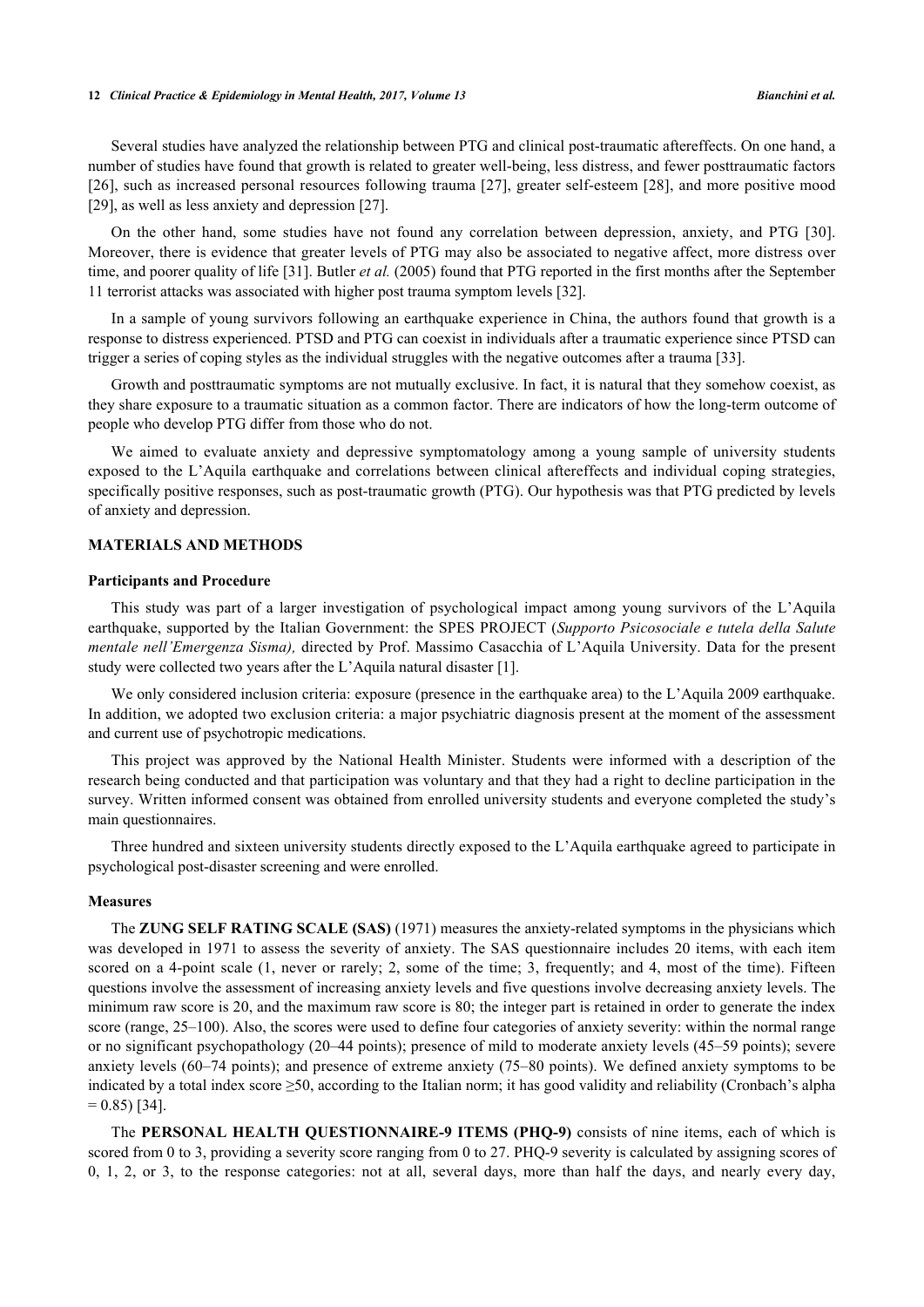respectively. The PHQ-9 total score for the nine items ranged from 0 to 27. It consists of the nine criteria for depression from the Diagnostic and Statistical Manual of Mental Disorders, fourth edition (DSM-IV). The PHQ-9 psychometric characteristics are comparable or superior and the scale is valid as both a diagnostic and severity measure. Scores used to define the PHQ-9 as a severity measure were no depression (1–4), mild depression (5–9), moderate depression (10–14), moderately severe depression (15–19), and severe depression (20–27) [[35,](#page-8-19) [36\]](#page-9-0).

The **POST-TRAUMATIC GROWTH INVENTORY (PTGI)** was used to measure PTG. The 21-item scale includes items that assess the degree to which an individual reports specific positive changes attributed to the struggle with a highly stressful event (possible total scores range from 0 to 105). Five empirically derived domains are assessed: *Relating to Others* (7 items) ("I have a greater sense of closeness with others"); *New Possibilities* (5 items) ("I established a new path for my life"); *Personal Strength* (4 items) ("I discovered that I am stronger than I thought I was"); *Spiritual Change* (2 items) ("I have a better understanding of spiritual matters); and *Appreciation of Life* (3 items) ("I have a greater appreciation for the values of my life"). The inventory has acceptable construct validity, internal consistency (0.90), and test-retest reliability over a 2-month interval (0.71). The PTGI consists of five subscales: Relating to others (seven items), New Possibilities (five items), Personal Strength (four items), Spiritual Change (two items), and Appreciation of Life (three items). The inventory had acceptable internal consistency (0.90) and test-retest reliability over a week interval (0.94) [[27](#page-8-11)]. According to Jin *et al.* (2014) [\[25\]](#page-8-9), PTGI scores equal to or above 57 were considered to indicate a moderate level of post-traumatic growth.

# **Statistical Analysis**

Descriptive statistics (frequencies and percentages) were used to study sample's features, anxiety and depressive symptomatology, and PTG response among young survivors. A univariate ANOVA was conducted to compare gender differences in psychological scores. A Pearson correlational analysis was conducted to identify the relationships between age and psychological variables with the PTG and its sub-dimensions.

The prevalence of post-traumatic growth with a 95% CI was estimated using the categorical variable (yes = PTGI score  $\geq$  57, no = PTG score < 57); anxiety prevalence was calculated with the categorical variable (yes = SAS score  $\geq$ 45, no = SAS score ranging from 20 to 44), since only 0.9% of the sample reported a SAS score  $\geq 60$ . Depression prevalence was calculated using the categories "mild", "moderate", "moderately severe", and "severe depression", according to the PHQ-9 cut-off scores. A logistic regression analysis was performed to verify if PTG was associated with gender, anxiety, and depression.

All data were registered electronically and statistical analyses were carried out using STATA 12 software. All tests were two-tailed and p-values  $\leq 0.05$  were considered statistically significant.

|                          | N(%)                  | Mean (SD)          |
|--------------------------|-----------------------|--------------------|
| Gender                   |                       |                    |
| M                        | 171 (54.1%)           |                    |
| F                        | 145 (45.9%)           |                    |
| Residence                |                       |                    |
| Earthquake area          | 125 (39.4%)           |                    |
| Not earthquake area      | 192 (60.6%)           |                    |
| <b>SAS</b>               |                       | 34.62 $(\pm 8.49)$ |
| Total score (20-80)      |                       |                    |
| Not anxiety (20-44)      | 273 (86.7%)           |                    |
| Mild level (45-59)       | 39 (12.4%)            |                    |
| Severe level $(60-74)$   | $3(0.9\%)$            |                    |
| Very severe $(75-80)$    | $\boldsymbol{0}$      |                    |
| PHQ-9                    |                       |                    |
| Total score $(0-27)$     |                       | 7.28 $(\pm 4.61)$  |
| Not depressed $(\leq 4)$ | 39 (12.4%)            |                    |
| Mild $(5-9)$             | (257)                 |                    |
| Moderate (10-14)         | Very severe $(20-27)$ |                    |

<span id="page-3-0"></span>

|  | Table 1. Socio-demographic and clinical features (anxiety and depressive symptoms) of study sample. |  |  |  |  |  |  |
|--|-----------------------------------------------------------------------------------------------------|--|--|--|--|--|--|
|--|-----------------------------------------------------------------------------------------------------|--|--|--|--|--|--|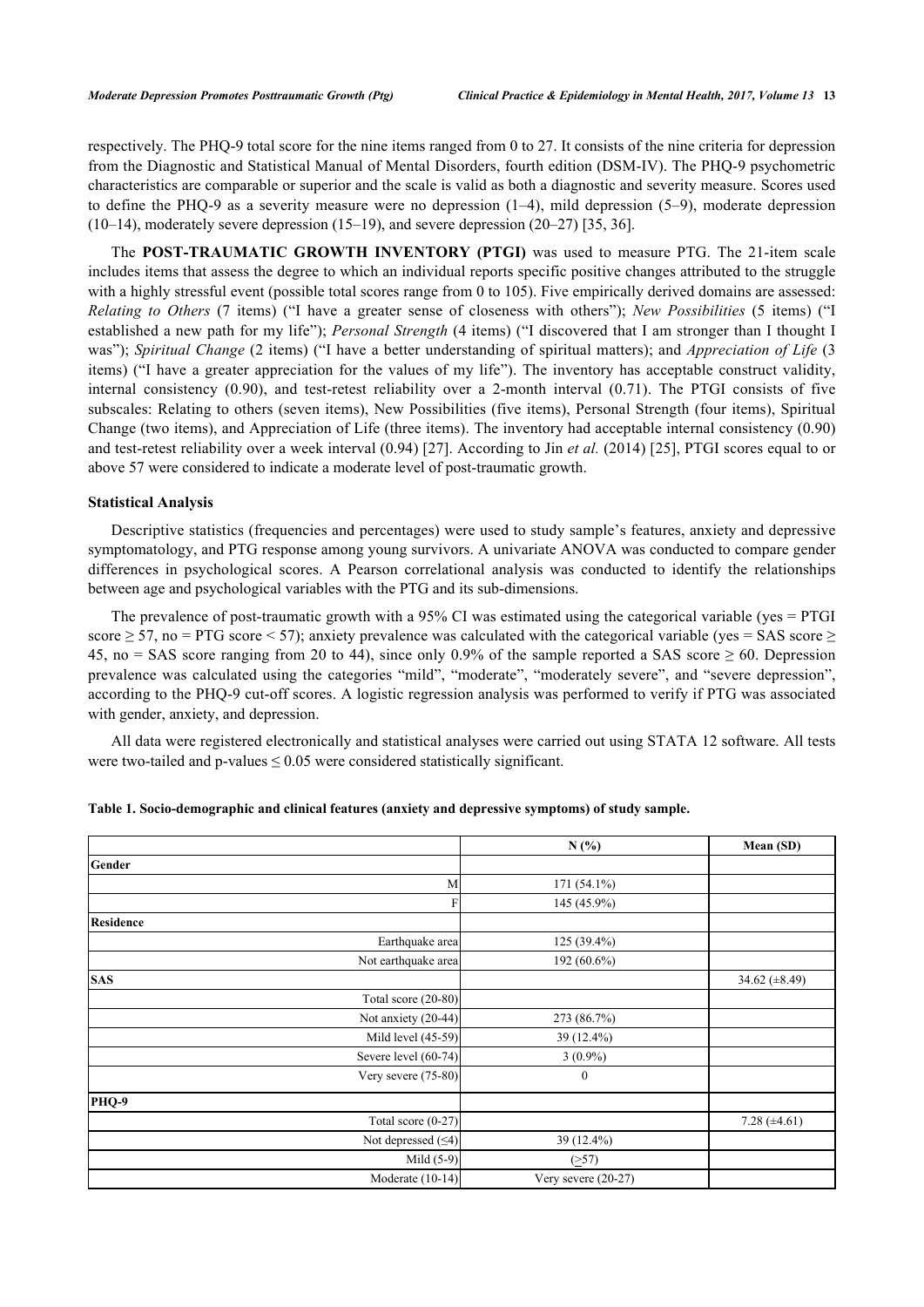|                           | N(%)          | Mean (SD)             |
|---------------------------|---------------|-----------------------|
| Severe (15-19)            | $19(6.2\%)$   |                       |
| Very severe $(20-27)$     | $\mathbf{0}$  |                       |
| <b>PTGI</b>               |               |                       |
| Total score               |               | $36.37 \ (\pm 21.08)$ |
| Presence PTG $($ >57) $ $ | 59 (18.6%)    |                       |
| Relating to others        | 29(9%)        |                       |
| New Possibilities         | 80 (25.2%)    |                       |
| Personal Strength         | $124(39.1\%)$ |                       |
| Spiritual Change          | 54 (17%)      |                       |
| Appreciation of life      | 109 (34.3%)   |                       |

# **RESULTS**

*(Table ) contd.....*

Table **[1](#page-3-0)** shows the socio-demographic characteristics and the clinical evaluations of the total sample. 171 subjects (54.1%) were males and 125 (39.4%) were residents in the earthquake area. The mean age of the total sample was 24.27  $\pm$  2.9 years. No statistical difference in age was found between genders.

Regarding anxiety symptoms, among the 314 young survivors (two missing data) the mean total SAS score was 34.62 ( $\pm$  8.49), underlining the "absence of psychopathological anxiety level". However, of the 13.3% (n = 42) (95%) CI: 10.0–17.2%) who reported a significant level of anxiety (range  $\geq$  45); only three subjects (0.9%) demonstrated severe anxiety (range  $> 60$ ). The mean PHQ-9 total score was 7.28 ( $\pm$  4.6), indicating "moderate depression" levels among the study's sample: more than 40% of the sample did not demonstrate any depressive symptoms, while 16.8% of survivors displayed "severe" depressive symptoms, and 6.2% showed "very severe depressive symptoms". More than 18% of the students (95% CI: 14.5%–23.2%) in our sample were considered to have PTG (PTGI score ≥ 57); 56%, or 33 of these 59 students were women. Increases in *Personal Strength* (39.1%), a better *Appreciation of Life* (34.3%), and the sense of having *New Possibilities* after such a traumatic experience (25.2%) were reported in Table **[1](#page-3-0)**.

The ANOVA analysis indicated a statistically significant difference for the assessed variables (anxiety level, depression symptoms, and PTG response) by gender, with higher scores for women. Significant differences were found in the following PTG subscales: *Relating to Others* (F(1, 314): 6.7;  $p = 0.010$ ), *Spiritual Change* (F(1, 314): 5.34;  $p =$ 0.0[2](#page-4-0)15), and *Appreciation of Life* (F(1, 314): 16.40;  $p = 0.001$ ) (Table 2). No statistically significant differences were found in the dimensions of *Personal Strength* (F(1, 314): 3.56;  $p = 0.0602$ ) and *New Possibilities* (F(1, 314): 3.31;  $p =$ 0.070).

<span id="page-4-0"></span>**Table 2. Means, standard deviations and F test (Univariate ANOVA) for differences in SAS total score (anxiety), PHQ-9 total score (depression) and PTGI total score and its dimensions by gender.**

|                                                                   |                  | Male  |           | Female |           | F     |          |
|-------------------------------------------------------------------|------------------|-------|-----------|--------|-----------|-------|----------|
|                                                                   | Cronbach's alpha | Mean  | <b>SD</b> | Mean   | <b>SD</b> |       |          |
| <b>SAS</b> total score                                            | 0.7986           | 32.58 | 7.28      | 37.01  | 9.18      | 22.85 | $0.000*$ |
| PHO-9                                                             | 0.8765           | 6.75  | 4.57      | 7.90   | 4.60      | 4.93  | $0.027*$ |
| <b>PTGI</b>                                                       | 0.8730           | 33.16 | 20.85     | 40.14  | 20.79     | 8.80  | $0.003*$ |
| Relating to others                                                | 0.8175           | 8.62  | 7.21      | 10.66  | 6.66      | 6.7   | $0.010*$ |
| New Possibilities                                                 | 0.8130           | 9.39  | 6.75      | 10.74  | 6.24      | 3.31  | 0.070    |
| Personal Strength                                                 | 0.8341           | 7.40  | 4.97      | 8.46   | 4.90      | 3.56  | 0.060    |
| Spiritual Change                                                  | 0.8450           | 1.44  | 2.41      | 2.12   | 2.76      | 5.34  | $0.021*$ |
| Appreciation of Life<br>$\sim$ $\sim$ $\sim$ $\sim$ $\sim$ $\sim$ | 0.8281           | 6.46  | 4.10      | 8.26   | 3.74      | 16.73 | $0.001*$ |

Note: \*p<.05

Pearson coefficients were calculated to examine the correlations between total PTGI and subscale scores, and SAS and PHQ-9 total scores. Post-traumatic growth (PTGI score) and its dimensions demonstrated positive and significant correlations with all the studied clinical variables, both depression (PHQ-9 total score) and anxiety (SAS total score) levels, and with age as shown in Table **[3](#page-5-0)**.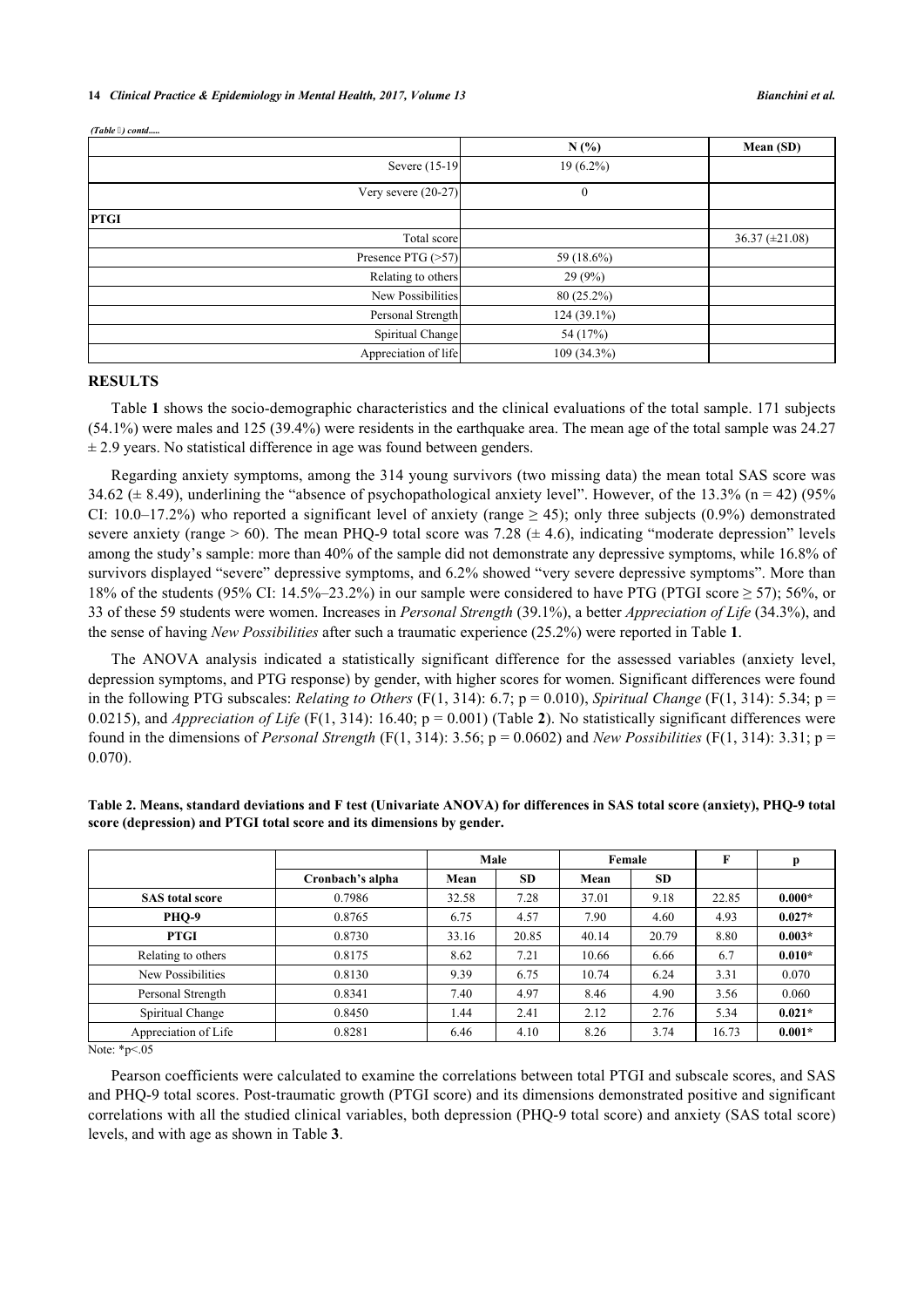<span id="page-5-0"></span>

| Table 3. Correlation (Bravais Pearson coefficient) among the study variables (PTGI score and subscales, SAS, PHQ-9 total |  |  |  |  |
|--------------------------------------------------------------------------------------------------------------------------|--|--|--|--|
| score, age).                                                                                                             |  |  |  |  |

|                         |         |         |         | 4       | 5       | 6       |         | 8    | 9 | 10 |
|-------------------------|---------|---------|---------|---------|---------|---------|---------|------|---|----|
| <b>PTGI</b> total score |         |         |         |         |         |         |         |      |   |    |
| PHO-9 total score       | $0.12*$ |         |         |         |         |         |         |      |   |    |
| <b>SAS</b> total score  | $0.14*$ | $0.66*$ |         |         |         |         |         |      |   |    |
| Relating to others      | $0.89*$ | $0.14*$ | $0.13*$ |         |         |         |         |      |   |    |
| New Possibilities       | $0.91*$ | $0.16*$ | $0.14*$ | $0.78*$ |         |         |         |      |   |    |
| Personal strength       | $0.82*$ | $-0.03$ | 0.03    | $0.62*$ | $0.70*$ |         |         |      |   |    |
| Spiritual change        | $0.59*$ | $0.14*$ | $0.20*$ | $0.50*$ | $0.46*$ | $0.34*$ |         |      |   |    |
| Appreciation of life    | $0.78*$ | 0.09    | $0.15*$ | $0.61*$ | $0.64*$ | $0.61*$ | $0.43*$ |      |   |    |
| age                     | 0.01    | $-0.02$ | $-0.05$ | $-0.06$ | 0.06    | $-0.00$ | $-0.02$ | 0.04 |   |    |

Note: \*p<0.05

The logistic regression model, performed to evaluate the associations between the PTG responders (PTGI  $\geq$  57), the socio-demographic features, and the total SAS and PHQ-9 scores, indicated no associations between the characteristics of post traumatic growth, gender, and anxiety symptoms; instead the analysis reported a higher "risk", signifying opportunity, of cultivating PTG among subjects with moderate depression (PHQ-9: 11–15) (Table **[4](#page-5-1)**).

<span id="page-5-1"></span>

| Table 4. Multiple logistic model: association between the PTG responders (PTGI257), gender and clinical response (anxiety |  |  |  |
|---------------------------------------------------------------------------------------------------------------------------|--|--|--|
| and depression).                                                                                                          |  |  |  |

|                  | <b>Variables</b>          | <b>OR</b>                 | IC 95%        |
|------------------|---------------------------|---------------------------|---------------|
| Gender           |                           |                           |               |
|                  |                           | Rif.                      | $0.33 - 1.08$ |
|                  | M                         | 0.60                      |               |
| <b>SAS</b> score |                           |                           |               |
|                  | Yes $( >45)$              | Rif.                      | $0.24 - 1.64$ |
|                  | No $(≤44)$                | 0.63                      |               |
| PHQ-9 score      |                           |                           |               |
|                  | No Depression $(≤4)$      | Rif.                      |               |
|                  | Moderate level $(10-14)$  | Severe depression (15-19) |               |
|                  | No Depression $(≤4)$      | Mild level $(5-9)$        | 1.28          |
|                  | Moderate level $(10-14)$  | 2.70                      | 1.20-6.09     |
|                  | Severe depression (15-19) | 1.31                      | $0.31 - 5.47$ |

#### **DISCUSSION**

Our study on the relationship between PTG with anxiety and depressive symptomatology among a university student community directly exposed to the 2009 L'Aquila earthquake, 2 years after the traumatic experience, showed that 13.3% of our student sample reported anxiety and close to 60% demonstrated different levels of depression, whereas symptoms of a moderate depression were predictive of PTG.

In line with previous studies [[37](#page-9-1)], our results showed gender differences in both evaluated clinical dimensions (anxiety and depression): being female is confirmed as a risk factor for a clinical post- traumatic response. It is also possible that coping strategies and the use of social support differ between genders.

Our results showed low levels of anxiety: the majority of the sample reported an "absence of anxiety symptoms", in line with previous post-disaster studies among student communities: Carter *et al.* [[19\]](#page-8-3) reported anxiety in 9% of young survivors 7 months after a natural disaster, and our results reported that 13% of young people experienced significant anxiety symptoms.

In terms of depression, symptoms were higher than in another international study: 2 years after the earthquake, 23% of our students showed moderate to severe depressive symptoms versus the 14% reported in a previous study conducted 3 months after the 1999 Parnitha earthquake in Greece [[18\]](#page-8-2).

These findings could be explained by the latency of the 2-year period between the traumatic event and the assessment conducted in our study. In fact, in a peri-traumatic setting, there is a high level of anxiety and iperarousal symptoms - see Acute Stress Disorder (APA, 2000) [\[38\]](#page-9-2) but after the first month, this symptomatology evolves (not in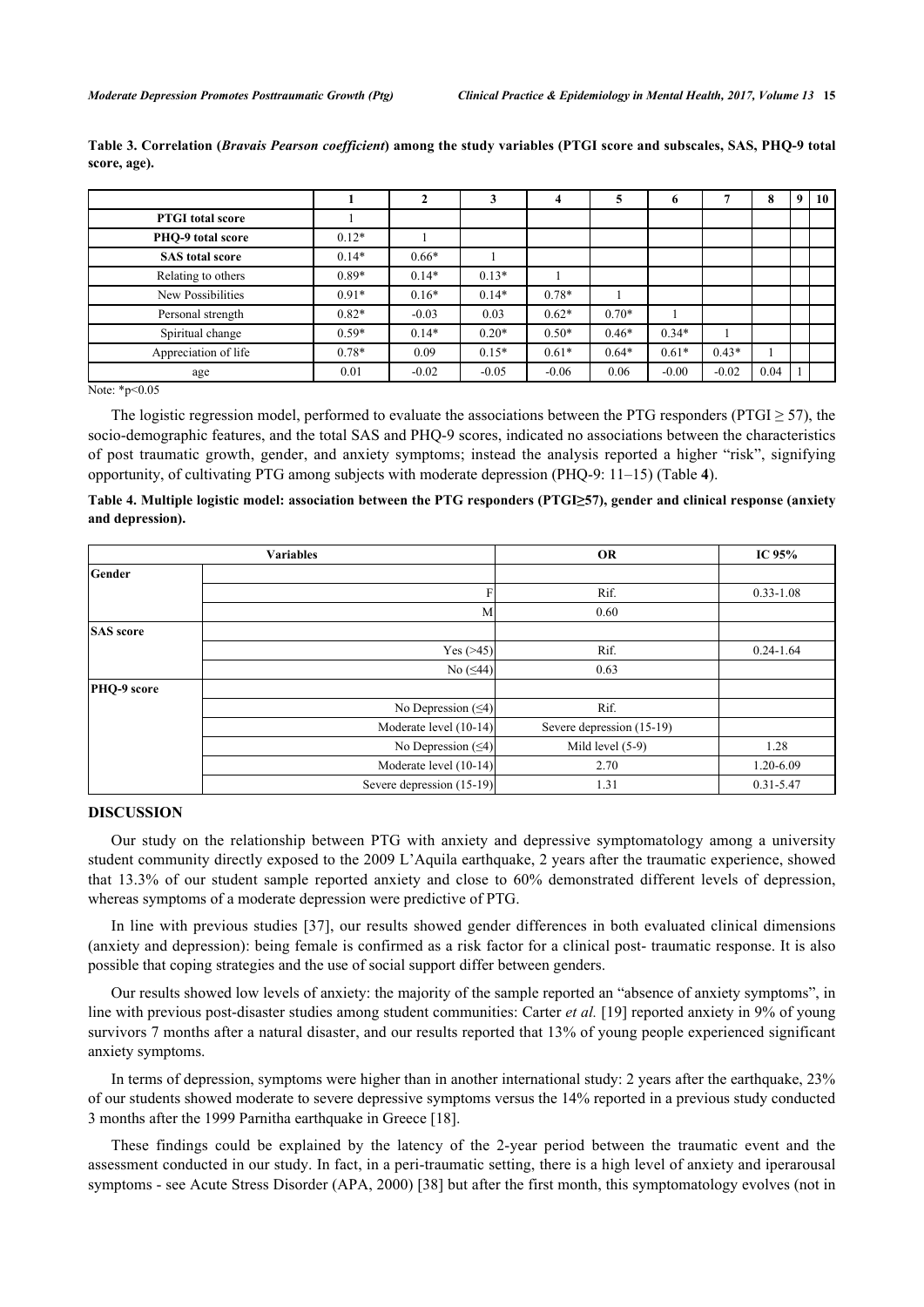all cases) toward predominantly depressive symptoms regarding the awareness of the short- and long-term consequences of trauma, for both personal and collective aftereffects (*i.e.*, dislocation, loss of social support, worsening quality of life) [\[39](#page-9-3), [40](#page-9-4)].

We also found that moderate depression was related to growth, shown by only 18% of L'Aquila youths, since our analysis reported the predictive value of moderate depression in the development of PTG among our students. This was a surprising and unexpected result: a psychopathological condition, with a conventionally negative interpretation, could be hypothesized as a substrate for a positive post-traumatic response; perhaps the psychopathological condition and, therefore, the greater emotional vulnerability, could implement internal and metacognitive skills, thus promoting positive and functional coping strategies, such as PTG, in a post-traumatic setting.

Our findings regarding the association between moderate depression and PTG are in contrast with other studies and a recent study confirmed lower levels of depression in individuals with high levels of PTG [[41\]](#page-9-5). Conversely, other studies have not unequivocally reported associations between PTG and psychopathology after adverse events [\[30](#page-8-14)]. Our results are in line with previous studies showing that greater levels of growth may also be related to negative aftermaths, more distress over time and a poor quality of life[[31\]](#page-8-15), higher trauma symptom levels[[32\]](#page-8-16), and psychological adjustment [\[42](#page-9-6) - [44\]](#page-9-7).

A possible explanation for this pattern of results is the suggestion that the relationship between growth and distress may not be so linear, as most previous studies assumed, but curvilinear [[32,](#page-8-16) [45\]](#page-9-8). A part of trauma survivors may simply fail to perceive the event as a crisis, and would therefore have little reason for either distress or growth. A second group may experience distress and less post traumatic growth, and a third group may experience mostly growth and less distress. Kleim and Ehlers (2009) reported a curvilinear association between PTG and depression symptom severity: survivors with no or high growth levels reported fewer symptoms than did those who reported moderate growth, showing that growth can be related to PTSD and depressive symptoms in a nonlinear way. According to Kleim and Ehler (2009), a curvilinear association between growth and distress/psychopathology may help to resolve discrepancies among studies because the relationships found may depend on the range of perceived growth (and thus, the "regions of the curve") occupied by a studied population: this could be a focus for a future research [[46\]](#page-9-9).

There are four main limitations in our study. First, the sample size was small and may not be completely representative of young L'Aquila survivors because was not represented by college students. Second, we have not considered the traumatic history of subjects, particularly the number of other types of individual trauma, a known risk factor for a worse post-traumatic response [[47](#page-9-10)]. Another main limitation was the lack of a control sample, but only a minor fraction of college student was not exposed to earthquake: a comparative study should be considerate in future research. Last limitation is the use of the Post Traumatic Growth Inventory (PTGI) which lacks a specific cut-off; this underlines the need for the identification of a specific threshold to describe post traumatic growth among different general and clinical populations in different countries.

In conclusion, for most of the population, the experience of trauma does not lead to positive growth, which includes an appreciation of life, spiritual improvement, and enhanced relationships with others. Based on our results, only a small subgroup of our sample, mostly female, was able to process a positive response. Individuals struggle with the negative outcomes after a trauma and this process can imply a depressive condition. Progressively, only few trauma survivors make sense of the event ("*from meaningless world to meaningful life*") and its philosophical and existential consequences, and in turn, they improve, despite a moderate depressive condition [[48\]](#page-9-11).

Our study shows the importance of assessing young people subjected to individual and/or collective traumas, not only through simple tools, such as the PHQ-9, but also through the underutilized PTG, in order to detect and treat the clinical dimension, but also to implement cognitive-behavioral interventions to promote the existential growth of young people, who are particularly vulnerable after traumatic episodes. Further analysis using a mediation model to study indirect sequential pathways through depression and positive PTSD responses could better explain our clinical hypothesis.

# **ETHICS APPROVAL AND CONSENT TO PARTICIPATE**

Not applicable.

# **HUMAN AND ANIMAL RIGHTS**

No Animals/Humans were used for studies that are base of this research.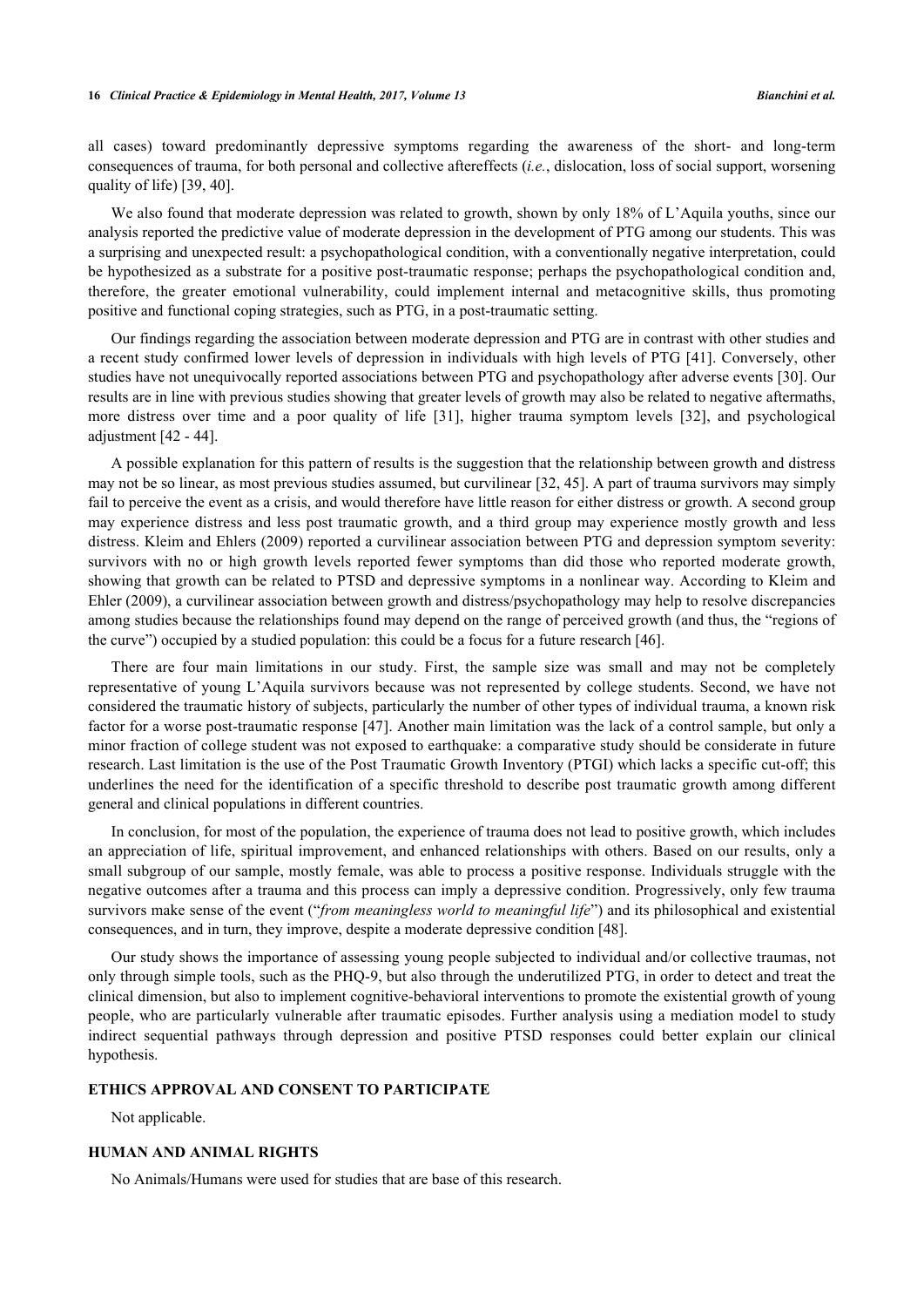# **CONSENT FOR PUBLICATION**

Not applicable.

#### **CONFLICT OF INTEREST**

The authors confirm that this article content has no conflict of interest.

# **ACKNOWLEDGEMENTS**

In the loving memory of Prof. Rocco Pollice, SMILE service coordinator, great scientist and Professor of Psychiatry, excellent colleague, and human being of unique value.

#### **REFERENCES**

- <span id="page-7-0"></span>[1] Casacchia M, Pollice R, Roncone R. The narrative epidemiology of LAquila 2009 earthquake. Epidemiol Psychiatr Sci 2012; 21(1): 13-21. [\[http://dx.doi.org/10.1017/S2045796011000801](http://dx.doi.org/10.1017/S2045796011000801)] [PMID: [22670407\]](http://www.ncbi.nlm.nih.gov/pubmed/22670407)
- <span id="page-7-1"></span>[2] Wu Z, Xu J, He L. Psychological consequences and associated risk factors among adult survivors of the 2008 Wenchuan earthquake. BMC Psychiatry 2014; 14(1): 126. [\[http://dx.doi.org/10.1186/1471-244X-14-126\]](http://dx.doi.org/10.1186/1471-244X-14-126) [PMID: [24779914](http://www.ncbi.nlm.nih.gov/pubmed/24779914)]
- <span id="page-7-2"></span>[3] Carr VJ, Lewin TJ, Kenardy JA, *et al.* Psychosocial sequelae of the 1989 Newcastle earthquake: III. Role of vulnerability factors in postdisaster morbidity. Psychol Med 1997; 27(1): 179-90. [\[http://dx.doi.org/10.1017/S003329179600428X](http://dx.doi.org/10.1017/S003329179600428X)] [PMID: [9122298\]](http://www.ncbi.nlm.nih.gov/pubmed/9122298)
- [4] Carr VJ, Lewin TJ, Webster RA, Hazell PL, Kenardy JA, Carter GL. Psychosocial sequelae of the 1989 Newcastle earthquake: I. Community disaster experiences and psychological morbidity 6 months post-disaster. Psychol Med 1995; 25(3): 539-55. [\[http://dx.doi.org/10.1017/S0033291700033468](http://dx.doi.org/10.1017/S0033291700033468)] [PMID: [7480435\]](http://www.ncbi.nlm.nih.gov/pubmed/7480435)
- [5] Carr VJ, Lewin TJ, Webster RA, Kenardy JA, Hazell PL, Carter GL. Psychosocial sequelae of the 1989 Newcastle earthquake: II. Exposure and morbidity profiles during the first 2 years post-disaster. Psychol Med 1997; 27(1): 167-78. [\[http://dx.doi.org/10.1017/S0033291796004278](http://dx.doi.org/10.1017/S0033291796004278)] [PMID: [9122297\]](http://www.ncbi.nlm.nih.gov/pubmed/9122297)
- <span id="page-7-3"></span>[6] Sakuma A, Takahashi Y, Ueda I, *et al.* Post-traumatic stress disorder and depression prevalence and associated risk factors among local disaster relief and reconstruction workers fourteen months after the Great East Japan Earthquake: a cross-sectional study. BMC Psychiatry 2015; 15(1): 58.

[\[http://dx.doi.org/10.1186/s12888-015-0440-y\]](http://dx.doi.org/10.1186/s12888-015-0440-y) [PMID: [25879546](http://www.ncbi.nlm.nih.gov/pubmed/25879546)]

- <span id="page-7-4"></span>[7] Altindag A, Ozen S, Sir A. One-year follow-up study of posttraumatic stress disorder among earthquake survivors in Turkey. Compr Psychiatry 2005; 46(5): 328-33. [\[http://dx.doi.org/10.1016/j.comppsych.2005.01.005](http://dx.doi.org/10.1016/j.comppsych.2005.01.005)] [PMID: [16122532](http://www.ncbi.nlm.nih.gov/pubmed/16122532)]
- <span id="page-7-5"></span>[8] Goenjian AK, Roussos A, Steinberg AM, *et al.* Longitudinal study of PTSD, depression, and quality of life among adolescents after the Parnitha earthquake. J Affect Disord 2011; 133(3): 509-15. [\[http://dx.doi.org/10.1016/j.jad.2011.04.053\]](http://dx.doi.org/10.1016/j.jad.2011.04.053) [PMID: [21641650](http://www.ncbi.nlm.nih.gov/pubmed/21641650)]
- <span id="page-7-6"></span>[9] Feder A, Ahmad S, Lee EJ, *et al.* Coping and PTSD symptoms in Pakistani earthquake survivors: purpose in life, religious coping and social support. J Affect Disord 2013; 147(1-3): 156-63. [\[http://dx.doi.org/10.1016/j.jad.2012.10.027\]](http://dx.doi.org/10.1016/j.jad.2012.10.027) [PMID: [23196198](http://www.ncbi.nlm.nih.gov/pubmed/23196198)]
- [10] Naeem F, Ayub M, Masood K, *et al.* Prevalence and psychosocial risk factors of PTSD: 18 months after Kashmir earthquake in Pakistan. J Affect Disord 2011; 130(1-2): 268-74. [\[http://dx.doi.org/10.1016/j.jad.2010.10.035\]](http://dx.doi.org/10.1016/j.jad.2010.10.035) [PMID: [21071091](http://www.ncbi.nlm.nih.gov/pubmed/21071091)]
- <span id="page-7-7"></span>[11] Salcioglu E, Basoglu M, Livanou M. Post-traumatic stress disorder and comorbid depression among survivors of the 1999 earthquake in Turkey. Disasters 2007; 31(2): 115-29. [\[http://dx.doi.org/10.1111/j.1467-7717.2007.01000.x\]](http://dx.doi.org/10.1111/j.1467-7717.2007.01000.x) [PMID: [17461919](http://www.ncbi.nlm.nih.gov/pubmed/17461919)]
- <span id="page-7-8"></span>[12] Roncone R, Giusti L, Mazza M, *et al.* Persistent fear of aftershocks, impairment of working memory, and acute stress disorder predict posttraumatic stress disorder: 6-month follow-up of help seekers following the LAquila earthquake. Springerplus 2013; 2: 636. [\[http://dx.doi.org/10.1186/2193-1801-2-636\]](http://dx.doi.org/10.1186/2193-1801-2-636) [PMID: [24324929](http://www.ncbi.nlm.nih.gov/pubmed/24324929)]
- <span id="page-7-9"></span>[13] Ying LH, Wu XC, Lin CD, Chen C. Prevalence and predictors of posttraumatic stress disorder and depressive symptoms among child survivors 1 year following the Wenchuan earthquake in China. Eur Child Adolesc Psychiatry 2013; 22(9): 567-75. [\[http://dx.doi.org/10.1007/s00787-013-0400-3\]](http://dx.doi.org/10.1007/s00787-013-0400-3) [PMID: [23532400](http://www.ncbi.nlm.nih.gov/pubmed/23532400)]
- <span id="page-7-10"></span>[14] Ying LH, Lin CD, Wu XC, Chen CS, Greenberger E, An YY. Trauma severity and control beliefs as predictors of posttraumatic growth among adolescent survivors of the Wenchuan earthquake. Psychol Trauma 2014; 6(2): 192-8. [\[http://dx.doi.org/10.1037/a0031964](http://dx.doi.org/10.1037/a0031964)]
- <span id="page-7-11"></span>[15] Giannopoulou I, Strouthos M, Smith P, Dikaiakou A, Galanopoulou V, Yule W. Post-traumatic stress reactions of children and adolescents exposed to the Athens 1999 earthquake. Eur Psychiatry 2006; 21(3): 160-6. [\[http://dx.doi.org/10.1016/j.eurpsy.2005.09.005](http://dx.doi.org/10.1016/j.eurpsy.2005.09.005)] [PMID: [16529912\]](http://www.ncbi.nlm.nih.gov/pubmed/16529912)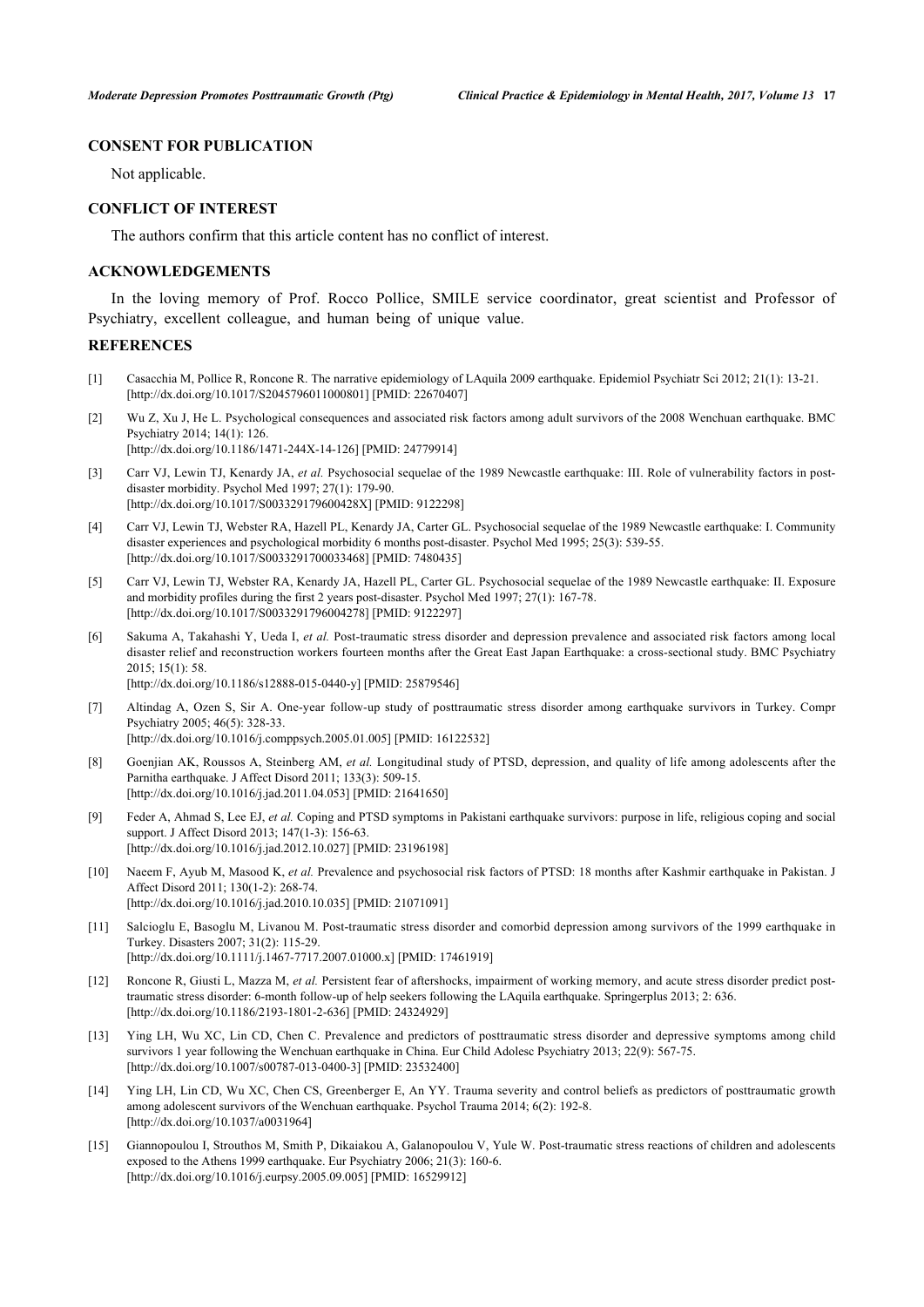- <span id="page-8-0"></span>[16] Fu Y, Chen Y, Wang J, *et al.* Analysis of prevalence of PTSD and its influencing factors among college students after the Wenchuan earthquake. Child Adolesc Psychiatry Ment Health 2013; 7(1): 1. [\[http://dx.doi.org/10.1186/1753-2000-7-1\]](http://dx.doi.org/10.1186/1753-2000-7-1) [PMID: [23331706](http://www.ncbi.nlm.nih.gov/pubmed/23331706)]
- <span id="page-8-1"></span>[17] Fan F, Zhang Y, Yang Y, Mo L, Liu X. Symptoms of posttraumatic stress disorder, depression, and anxiety among adolescents following the 2008 Wenchuan earthquake in China. J Trauma Stress 2011; 24(1): 44-53. [\[http://dx.doi.org/10.1002/jts.20599](http://dx.doi.org/10.1002/jts.20599)] [PMID: [21351164\]](http://www.ncbi.nlm.nih.gov/pubmed/21351164)
- <span id="page-8-2"></span>[18] Wang L, Zhang L, Armour C, *et al.* Assessing the underlying dimensionality of DSM-5 PTSD symptoms in Chinese adolescents surviving the 2008 Wenchuan earthquake. J Anxiety Disord 2015; 31: 90-7. [\[http://dx.doi.org/10.1016/j.janxdis.2015.02.006](http://dx.doi.org/10.1016/j.janxdis.2015.02.006)] [PMID: [25768398\]](http://www.ncbi.nlm.nih.gov/pubmed/25768398)
- <span id="page-8-3"></span>[19] Carter FA, Bell CJ, Ali AN, McKenzie J, Wilkinson TJ. The impact of major earthquakes on the psychological functioning of medical students: a Christchurch, New Zealand study. N Z Med J 2014; 127(1398): 54-66. [PMID: [25146861\]](http://www.ncbi.nlm.nih.gov/pubmed/25146861)
- <span id="page-8-4"></span>[20] Tedeschi RG, Calhoun LG. The posttraumatic growth inventory: Measuring the positive legacy of trauma. J Trauma Stress 1996; 9(3): 455-71. [\[http://dx.doi.org/10.1002/jts.2490090305](http://dx.doi.org/10.1002/jts.2490090305)] [PMID: [8827649\]](http://www.ncbi.nlm.nih.gov/pubmed/8827649)
- <span id="page-8-5"></span>[21] Calhoun LG, Tedeschi RG. Handbook of posttraumatic growth: Research and practice. Mahwah, NJ: Erlbaum 2006.
- <span id="page-8-6"></span>[22] Zoellner T, Maercker A. Posttraumatic growth in clinical psychology - a critical review and introduction of a two component model. Clin Psychol Rev 2006; 26(5): 626-53. [\[http://dx.doi.org/10.1016/j.cpr.2006.01.008](http://dx.doi.org/10.1016/j.cpr.2006.01.008)] [PMID: [16515831\]](http://www.ncbi.nlm.nih.gov/pubmed/16515831)
- <span id="page-8-7"></span>[23] Bianchini V, Roncone R, Giusti L, Casacchia M, Cifone MG, Pollice R. PTSD growth and substance abuse among a college student community: Coping strategies after 2009 Laquila earthquake. Clin Pract Epidemol Ment Health 2015; 11: 140-3. [\[http://dx.doi.org/10.2174/1745017901511010140\]](http://dx.doi.org/10.2174/1745017901511010140) [PMID: [25893001](http://www.ncbi.nlm.nih.gov/pubmed/25893001)]
- <span id="page-8-8"></span>[24] Pollice R, Bianchini V, Roncone R, Casacchia M. Marked increase in substance use among young people after LAquila earthquake. Eur Child Adolesc Psychiatry 2011; 20(8): 429-30. [\[http://dx.doi.org/10.1007/s00787-011-0192-2\]](http://dx.doi.org/10.1007/s00787-011-0192-2) [PMID: [21674248](http://www.ncbi.nlm.nih.gov/pubmed/21674248)]
- <span id="page-8-9"></span>[25] Jin Y, Xu J, Liu H, Liu D. Posttraumatic stress disorder and posttraumatic growth among adult survivors of Wenchuan earthquake after 1 year: prevalence and correlates. Arch Psychiatr Nurs 2014; 28(1): 67-73. [\[http://dx.doi.org/10.1016/j.apnu.2013.10.010\]](http://dx.doi.org/10.1016/j.apnu.2013.10.010) [PMID: [24506990](http://www.ncbi.nlm.nih.gov/pubmed/24506990)]
- <span id="page-8-10"></span>[26] Shakespeare-Finch J, Lurie-Beck J. A meta-analytic clarification of the relationship between posttraumatic growth and symptoms of posttraumatic distress disorder. J Anxiety Disord 2014; 28(2): 223-9. [\[http://dx.doi.org/10.1016/j.janxdis.2013.10.005](http://dx.doi.org/10.1016/j.janxdis.2013.10.005)] [PMID: [24291397\]](http://www.ncbi.nlm.nih.gov/pubmed/24291397)
- <span id="page-8-11"></span>[27] Park CL, Fenster JR. Stress-related growth: Predictors of occurrence and correlates with psychological adjustment. J Soc Clin Psychol 2004; 23(2): 195-215. [\[http://dx.doi.org/10.1521/jscp.23.2.195.31019\]](http://dx.doi.org/10.1521/jscp.23.2.195.31019)
- <span id="page-8-12"></span>[28] McMillen C, Zuravin S, Rideout G. Perceived benefit from child sexual abuse. J Consult Clin Psychol 1995; 63(6): 1037-43. [\[http://dx.doi.org/10.1037/0022-006X.63.6.1037](http://dx.doi.org/10.1037/0022-006X.63.6.1037)] [PMID: [8543707\]](http://www.ncbi.nlm.nih.gov/pubmed/8543707)
- <span id="page-8-13"></span>[29] Carver CS, Antoni MH. Finding benefit in breast cancer during the year after diagnosis predicts better adjustment 5 to 8 years after diagnosis. Health Psychol 2004; 23(6): 595-8. [\[http://dx.doi.org/10.1037/0278-6133.23.6.595](http://dx.doi.org/10.1037/0278-6133.23.6.595)] [PMID: [15546227](http://www.ncbi.nlm.nih.gov/pubmed/15546227)]
- <span id="page-8-14"></span>[30] Hall BJ, Hobfoll SE, Canetti D, Johnson RJ, Palmieri PA, Galea S. Exploring the association between posttraumatic growth and PTSD: a national study of Jews and Arabs following the 2006 Israeli-Hezbollah war. J Nerv Ment Dis 2010; 198(3): 180-6. [\[http://dx.doi.org/10.1097/NMD.0b013e3181d1411b](http://dx.doi.org/10.1097/NMD.0b013e3181d1411b)] [PMID: [20215994\]](http://www.ncbi.nlm.nih.gov/pubmed/20215994)
- <span id="page-8-15"></span>[31] Tomich PL, Helgeson VS. Is finding something good in the bad always good? Benefit finding among women with breast cancer. Health Psychol 2004; 23(1): 16-23. [\[http://dx.doi.org/10.1037/0278-6133.23.1.16](http://dx.doi.org/10.1037/0278-6133.23.1.16)] [PMID: [14756599](http://www.ncbi.nlm.nih.gov/pubmed/14756599)]
- <span id="page-8-16"></span>[32] Butler LD, Blasey CM, Garlan RW, *et al.* Posttraumatic growth following the terrorist attacks of September 11, 2001: Cognitive, coping, and trauma symptom predictors in an internet convenience sample. Traumatol 2005; 11: 247-67. [\[http://dx.doi.org/10.1177/153476560501100405\]](http://dx.doi.org/10.1177/153476560501100405)
- <span id="page-8-17"></span>[33] Zhou X, Wu X, Chen J. Longitudinal linkages between posttraumatic stress disorder and posttraumatic growth in adolescent survivors following the Wenchuan earthquake in China: A three-wave, cross-lagged study. Psychiatry Res 2015; 228(1): 107-11. [\[http://dx.doi.org/10.1016/j.psychres.2015.04.024](http://dx.doi.org/10.1016/j.psychres.2015.04.024)] [PMID: [25959264\]](http://www.ncbi.nlm.nih.gov/pubmed/25959264)
- <span id="page-8-18"></span>[34] Zung WW. A rating instrument for anxiety disorders. Psychosomatics 1971; 12(6): 371-9. [\[http://dx.doi.org/10.1016/S0033-3182\(71\)71479-0\]](http://dx.doi.org/10.1016/S0033-3182(71)71479-0) [PMID: [5172928](http://www.ncbi.nlm.nih.gov/pubmed/5172928)]
- <span id="page-8-19"></span>[35] Cameron IM, Crawford JR, Lawton K, Reid IC. Psychometric comparison of PHQ-9 and HADS for measuring depression severity in primary care. Br J Gen Pract 2008; 58(546): 32-6. [\[http://dx.doi.org/10.3399/bjgp08X263794\]](http://dx.doi.org/10.3399/bjgp08X263794) [PMID: [18186994](http://www.ncbi.nlm.nih.gov/pubmed/18186994)]